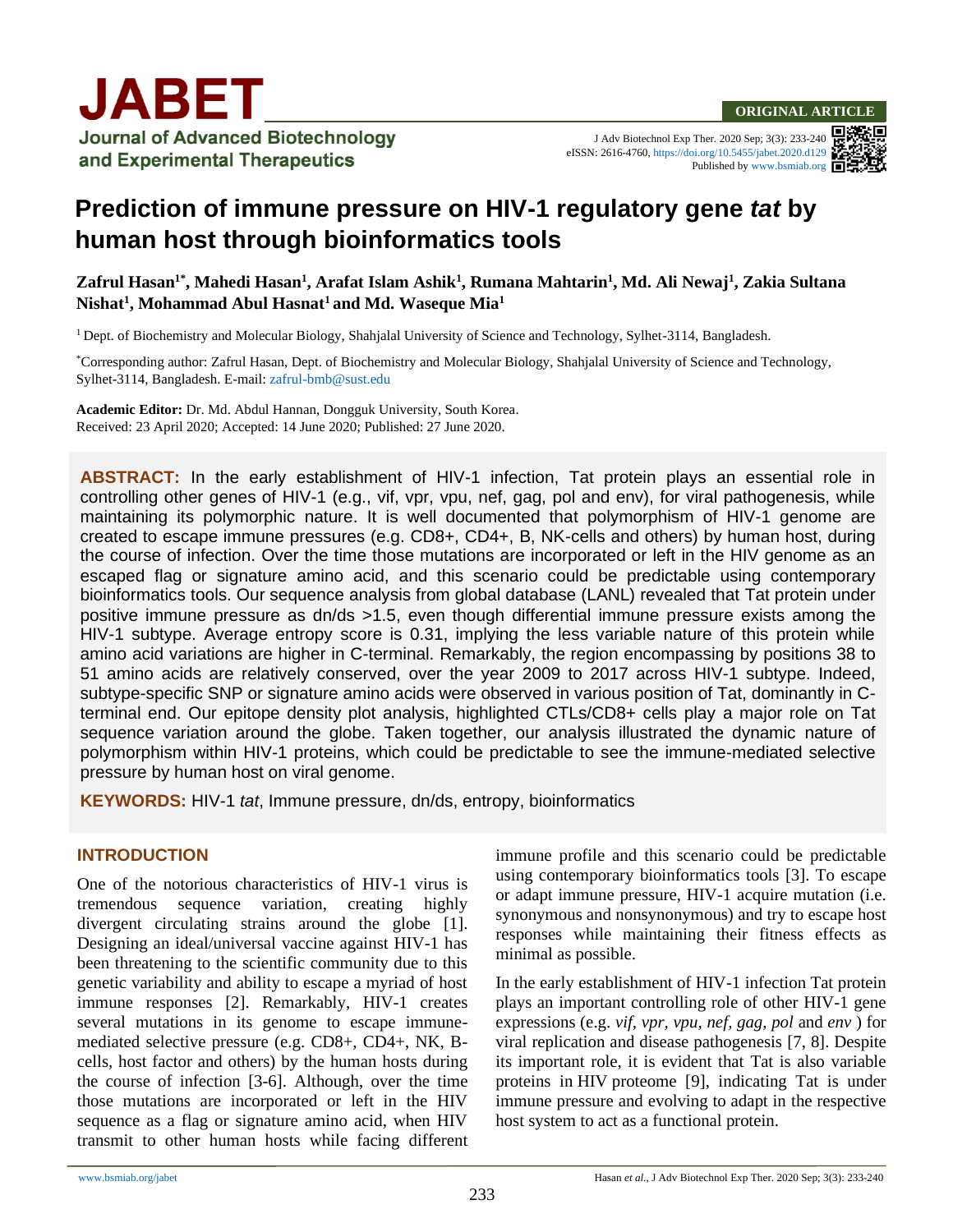Several studies have shown that sequence polymorphism of HIV-1 Tat exists among the subtype (B, C, E and BF) of HIV-1 [\[10\]](#page-7-2). Interestingly subtype C Tat exhibits greater transcriptional activity in the  $CD4^+$  T cell line compared with subtypes B and E and this is because of variations in positions 57 (Ser to Arg) and 63 (Glu to Gln), suggesting the Tat sequence variability has a significant advantage on HIV-1 subtype C replication [\[10,](#page-7-2) [11\]](#page-7-3). Therefore, the adaptation of sequence polymorphism among various HIV-1 subtypes in different subcontinents, highlighting host immune profile may be one of the driving forces of these polymorphisms, which, however, is one of the setbacks of designing effective vaccine so far. Thus, a comprehensive analysis of the dynamics of polymorphisms in HIV-1 proteins is a powerful tool to reveal actual interactions between HIV-1 and the host immune system. Moreover, to decipher HIV-1 *tat* gene sequence evolution and possible candidate target in vaccination strategy, it is inevitable to see how this gene being imposed with selective pressure by the human host, which could be predicted using publicly openaccess portal of HIV sequence and immunology database along with the contemporary bioinformatics tools from Los Alamos National Laboratory (LANL) [\(https://www.hiv.lanl.gov\)](https://www.hiv.lanl.gov/).

# **MATERIALS AND METHODS**

#### **Sequence database**

All the deposited *tat* gene nucleotide (intact ORF) sequence from the year 2009 to 2017 was retrieved from the Los Alamos National Laboratory (LANL) HIV sequence database. The HIV database contain comprehensive data on HIV genome sequences and allow to access large number of bioinformatical tools that can be used to analyze and visualize the dataset. In brief, from this website (https://www.hiv.lanl.gov), anyone can choose from the options button to define:- [i] Alignment type (web, filtered, subtype, compendium, and consensus/ancestral), [ii] Organism (HIV-1/2 or SIV), [iii] Region of the genome (env, nef, vif, vpr, cpu, and others), [iv] Subtype (A-K and recombinants), [v] DNA/Protein, [vi] Year, [vii] Format (FASTA, Clustal, Phylip, MEGA and others ) and get alignment file on their gene of interest.

## **Sequence alignment**

Retrieved sequence dataset was edited in MEGA7 (Molecular Evolutionary Genetics Analysis) software, an alignment tool for sequence manipulation [\[12\]](#page-7-4). Sequences were spilt-up (n=150 to 200/subtype, each country not more than 10 sequences) based on subtype variation (A, B, C, D, F, G, H CRFs (AE, BC and AG) and CPX. Gaps were removed from the above selected multiple sequences in notepad. Finally, the non-align multiple sequence datasets were aligned again with Clustal W in MEGA7 [\[13\]](#page-7-5) with respect to consensus reference subtype sequence (latest year 2004) from LANL [\(https://www.hiv.lanl.gov/\)](https://www.hiv.lanl.gov/content/sequence/NEWALIGN/align.html#consensus).

## **Selective pressure and dn/ds ratio**

To find the natural selection pressure on *tat* gene, dn/ds ratio was used using SNAP v2.1.1 [(synonymous (ds) vs non-synonymous (dn)] tools from LANL, which calculates dn and ds substitution rates based on a set of codon-aligned nucleotide sequences [\[1\]](#page-6-0). In briefly, multiple aligned nucleotide sequence as FASTA files were uploaded in synonymous non-synonymous analysis site [\(https://www.hiv.lanl.gov/\)](https://www.hiv.lanl.gov/) to get the dn and ds values for each 101 position. Subsequently the average value of dn was divided with average ds to get dn/ds ratio. If dn/ds ratio  $\geq 1$ , Positive selection and pathogen try to escape from host immune surveillance while dn/ds ratio < 1, Negative/Purifying selection and pathogen try to adapt to host immune system.

# **Variability of amino acid sequence of Tat protein**

A Shannon entropy score for each position in the Tat protein was calculated to see the extent of amino acid sequence variability [\[9\]](#page-7-1). In this application, multiple aligned amino acid sequence as FASTA files from Clustal W (translated to amino acid) were uploaded in the Shannon Entropy-One site to get the frequency of each position as column in a sequence alignment independently. As such, this entropy tool assigns a score to each column that reflects the variability in that column. Finally, all the values for each position of Tat protein (ORF, 110 aa) were processed in excel and prism file for further analysis.

# **Epitope density plots**

HIV molecular immunology database is a summary of all HIV-1 epitopes, which have been reported in the literature, including HIV-1 Cytotoxic (CTL/CD8+), Thelper/CD4+ and Antibody/B-cells epitopes sites. Density plot illustrated the number of reported human HIV-1 [\(https://www.hiv.lanl.gov/\)](https://www.hiv.lanl.gov/content/immunology/index) epitopes spanning each amino acid of the targeted protein. In brief, the number of reported epitopes to each amino acid (aa) position of Tat protein (1-101 aa), from this database was recovered that already been positioning with HIV-1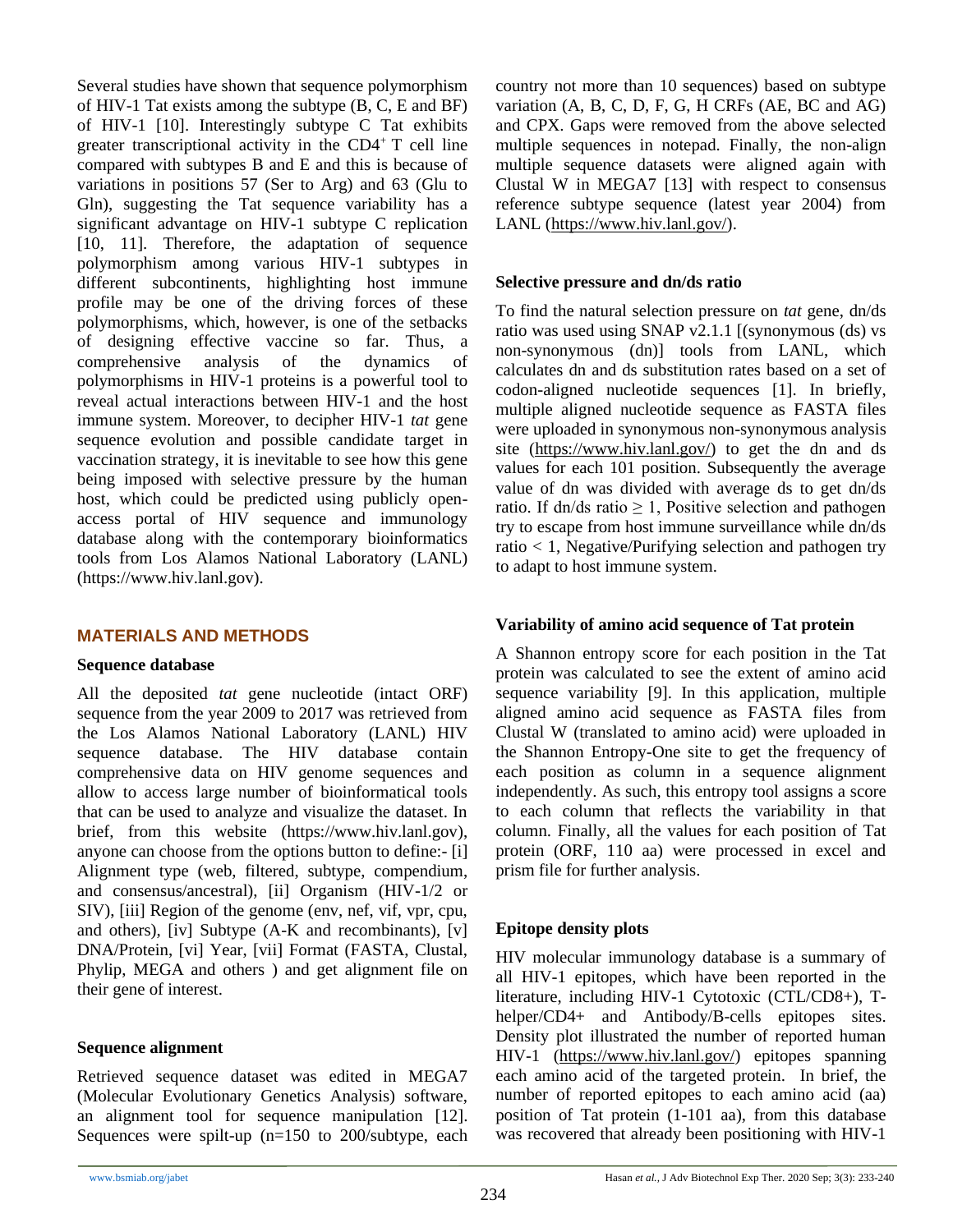reference strain HXB2. All the numerical values for T cells (CD4+ and CD8+) and B-cells were transferred to excel file followed by GraphPad Prism to create the figure and analysis, if required.

#### **Statistical analysis**

All the graphs and figures were generated using multivariate statistical package GraphPad Prism software (Version 6.0, La Jolla, CA, United States) and Excel. A  $p$  value <0.05 indicated by asterisk as significant, otherwise  $p$  value  $>0.05$ , non-significant using student's t-test (two-tailed).

# **RESULTS**

#### **Host mediated selective pressure on HIV-1** *tat* **gene**

The overall immune pressure on HIV-1 tat gene across the subtype is positive, dn/ds ratio  $\geq 1$ . The average dn/ds value is more than 1.5 over the year from 2009 to 2017 but varied among the subtypes (Figure. 1A and 1B). This result suggests that, *tat* gene of circulating HIV-1 strains around the globe undergoing immune pressure by the human host, because the rate of substitutions at non-silent sites (dn, experienced selection) are higher than the rate of substitutions at silent sites (ds, presumed neutral). In particular, our analysis suggests that *tat* may experience substantially stronger selective forces, hence selection pressure and dn/ds is qualitatively different for samples drawn from a single population compared to sampled from various or mixed population [\[14\]](#page-7-6). Interestingly, only subtype G showed lower dn/ds ratio (mean=1.1) over the year, while other subtypes did not. In addition, the prevalent subtypes responsible for global HIV/AIDS are B (North America, Europe, and Australia) and C (South Africa and South East Asia) [\[15\]](#page-7-7), have shown statistically significant difference of dn/ds ratio (B, mean=1.71; C, mean=1.49) over the year 2009 to 2017 on *tat* gene (Figure. 1C). Taken together, our analysis suggests that the differential adaptation of HIV-1 *tat* gene across the globe, due to the variation of human immune profile and imposed pressure.

#### **Variability of Tat protein and signature amino acid**

Next, we analyzed the variability of amino acid along the intact open reading frame (ORF) of Tat protein using Shannon entropy score [\[9\]](#page-7-1), which assesses the diversity in the population in a cross-sectional sense. Amino acid variations are not evenly distributed, and the average entropy score reached 0.31 over the year (Figure. 2A-B), confirming that Tat protein has not as variable as other proteins such as Env and Vpu [\[9,](#page-7-1) [16\]](#page-7-8). Less variability was observed in domain I-IV, while higher in domain V-VI, an indication of the functional importance among the domains. Remarkably, position 38 to 51 (domain III and a partial region of domain IV) show relatively conserved (shaded area on Figure. 2A) and these regions of Tat are known to play a role for functional internalization into the host cells [\[17\]](#page-7-9). Sequence alignment of various HIV-1 subtype with consensus sequence from LANL database (HIV-1, M group) also revealed that Tat proteins are relatively conserved among the subtypes but contain subtype-specific signature amino acids, for example at position 57, Serine (S) for type C, while Arginine (R) for type B. Interestingly, substantial variation was observed at position 29, over 2009-2017 years, but this position also has signature amino acid for different subtypes, Lysine  $(K)$  for type A, B, D, H, Cpx; Histidine  $(H)$  for type C; Arginine  $(R)$  for type F, BC; Methionine (M) for type G; and Isoleucine (I) for type AE and AG (Figure. 3). Certainly, distributions of signature amino acids were more prominent in the Cterminal part of Tat than N-terminal, which is good agreement with our entropy analysis in Figure 2.

## **Immune cells targeted epitopes across Tat protein**

To see how human CTL/CD8+, T-helper/CD4+ and Antibody/B- cells shape HIV-1 Tat protein, we aim to search literature for reported epitopes from HIV molecular immunology database of LANL. The number of reported epitopes on Tat protein is higher by CD8+ rather than CD4+ and B-cells (Figure. 4), suggesting that variability of Tat driven by CD8+ cells across the globe regardless of their subtype. We have also noticed the highly variable C-terminal region has less reported epitope by CTLs/CD8+ cells than its relatively conserved N-terminal, but the scenarios are not the same for CD4+ and B-cells.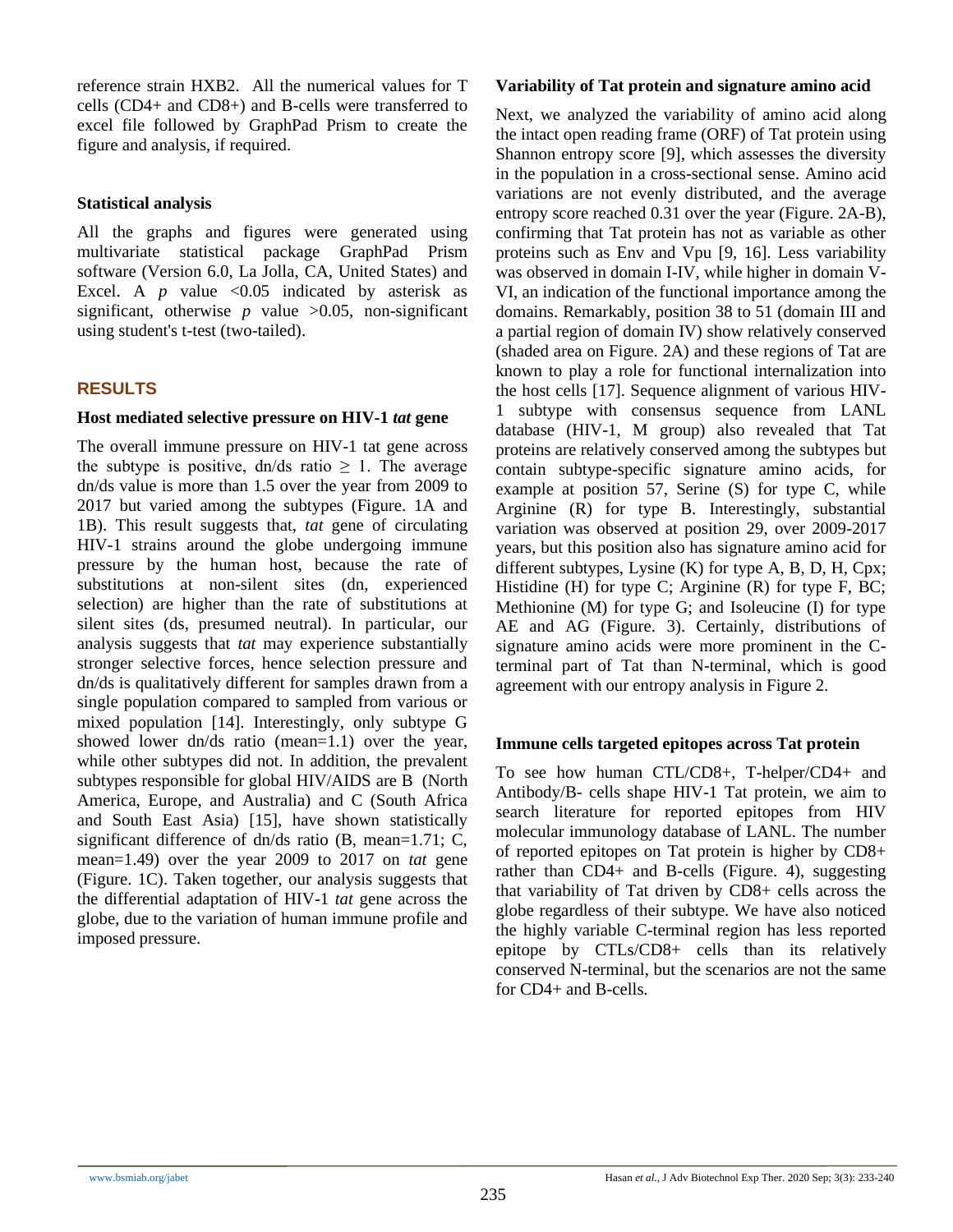



**Figure 1.** dn/ds ratio among HIV-1 subtype from 2009 to 2017. Autologous sequences of HIV-1 subtype A, B, C, D, F, G, H, AE, AG, BC and Cpx were retrieved from Los Alamos National Laboratory (LANL). (A) dn/ds ratio was calculated among the clades of HIV-1, (B) average dn/ds ratio was compared among the years from 2009 to 2017, (C) comparison of dn/ds ratio between clade B and C over the year 2009 to 2017 which is statistically significant using student's t-test ( $p$ < 0.05).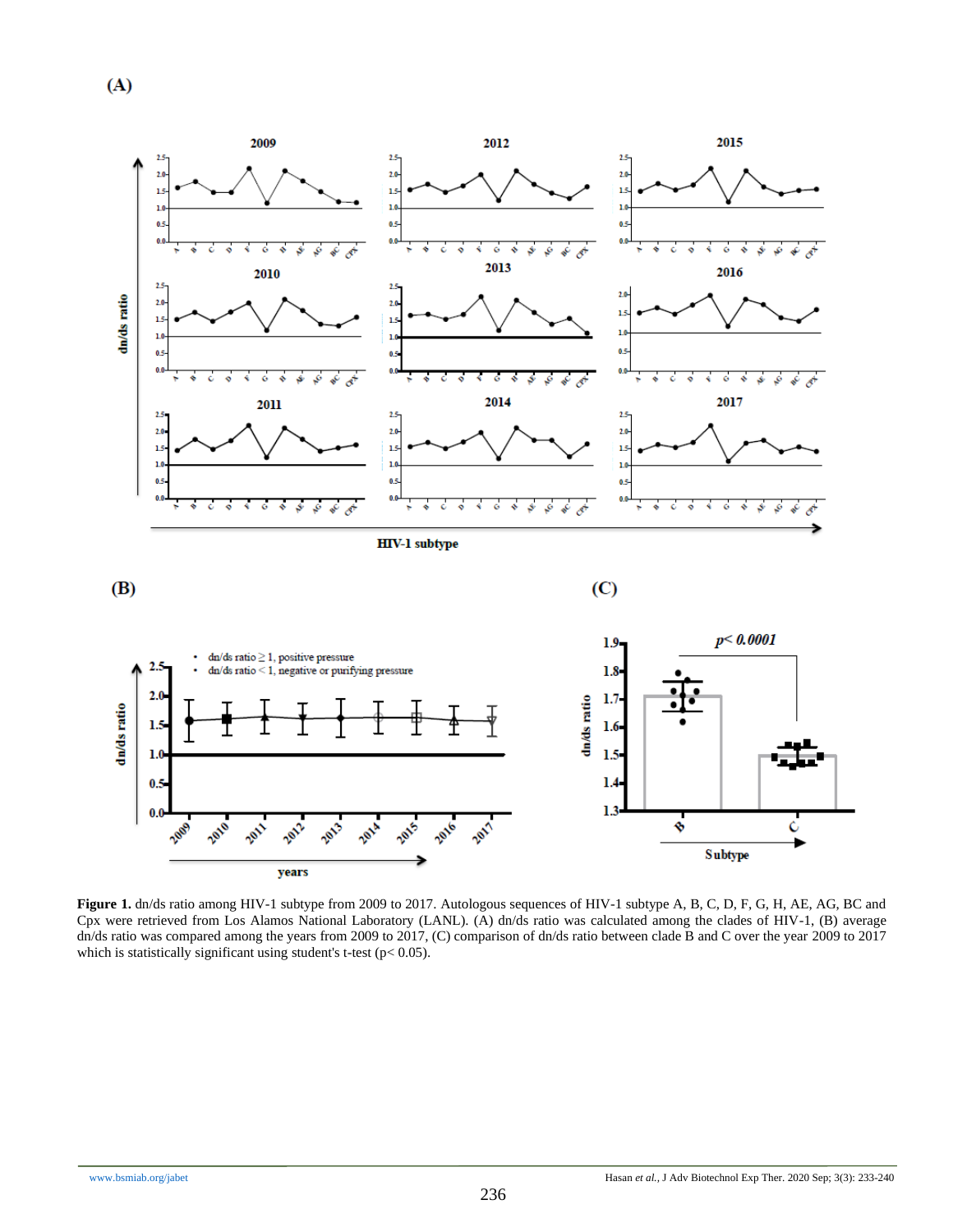



**Figure 2.** Entropy variation of HIV-1 group M from 2009 to 2017. (A) Shannon entropy was used to measure the relative variation in different positions or regions of an aligned protein of Tat from 2009 to 2017. (B) comparison of entropy level over the years of HIV-1 group M Tat protein.

|                                                                                                                                                   |  | 10 | 20 30 |  | -40 | 50 60 70                                                                                                                                                                                                |  | $\sim$ 80 |  | 90 | 100 |
|---------------------------------------------------------------------------------------------------------------------------------------------------|--|----|-------|--|-----|---------------------------------------------------------------------------------------------------------------------------------------------------------------------------------------------------------|--|-----------|--|----|-----|
|                                                                                                                                                   |  |    |       |  |     | والمتميل بمنبر المتميز المتميز المتميز المتميز المتميز المتميز المتميز المتميز المتميز المتمر المتميز لمتميز المتميز                                                                                    |  |           |  |    |     |
| CONSENSUS-2004-MEPVDPNLEPWNHPGSQPKTACNKCYCKKCCYHCQVCFLKKGLGISYGRKKRRQRRRAPQSSKDHQNPIPKQPLSQTRGDPTGPEESKKKVESKTETDPFD                              |  |    |       |  |     |                                                                                                                                                                                                         |  |           |  |    |     |
| Subtype- $A-$                                                                                                                                     |  |    |       |  |     |                                                                                                                                                                                                         |  |           |  |    |     |
| $Subtype-B-$                                                                                                                                      |  |    |       |  |     |                                                                                                                                                                                                         |  |           |  |    |     |
| Subtype- $C$ -                                                                                                                                    |  |    |       |  |     |                                                                                                                                                                                                         |  |           |  |    |     |
| Subtype-D-                                                                                                                                        |  |    |       |  |     |                                                                                                                                                                                                         |  |           |  |    |     |
| Subtype-F-                                                                                                                                        |  |    |       |  |     |                                                                                                                                                                                                         |  |           |  |    |     |
| $Subtype-G-$                                                                                                                                      |  |    |       |  |     |                                                                                                                                                                                                         |  |           |  |    |     |
| Subtype-H-                                                                                                                                        |  |    |       |  |     |                                                                                                                                                                                                         |  |           |  |    |     |
| Subtype-AE-                                                                                                                                       |  |    |       |  |     |                                                                                                                                                                                                         |  |           |  |    |     |
| Subtype- $AG-$                                                                                                                                    |  |    |       |  |     | $\dots L \dots S \dots \dots \dots T \dots S \dots I \dots W \dots L \dots N \dots \dots \dots \dots R \dots G \dots R0 \dots N \dots N \dots \dots P T \dots N \dots K \dots L A \dots \dots \dots C.$ |  |           |  |    |     |
| Subtype- $BC-$                                                                                                                                    |  |    |       |  |     | ER.SL0EL.SR.OOA.STKKL--                                                                                                                                                                                 |  |           |  |    |     |
| Subtype-Cpx-                                                                                                                                      |  |    |       |  |     |                                                                                                                                                                                                         |  |           |  |    |     |
| <b>Figure 3.</b> Sequence alignment of Tat protein of HIV-1 subtypes. Consensus Tat protein sequences of different subtypes (A, B, C, D, F, G, H, |  |    |       |  |     |                                                                                                                                                                                                         |  |           |  |    |     |

AE, AG, BC and Cpx) were aligned with consensus HIV-1 M group from 2004 using LANL database.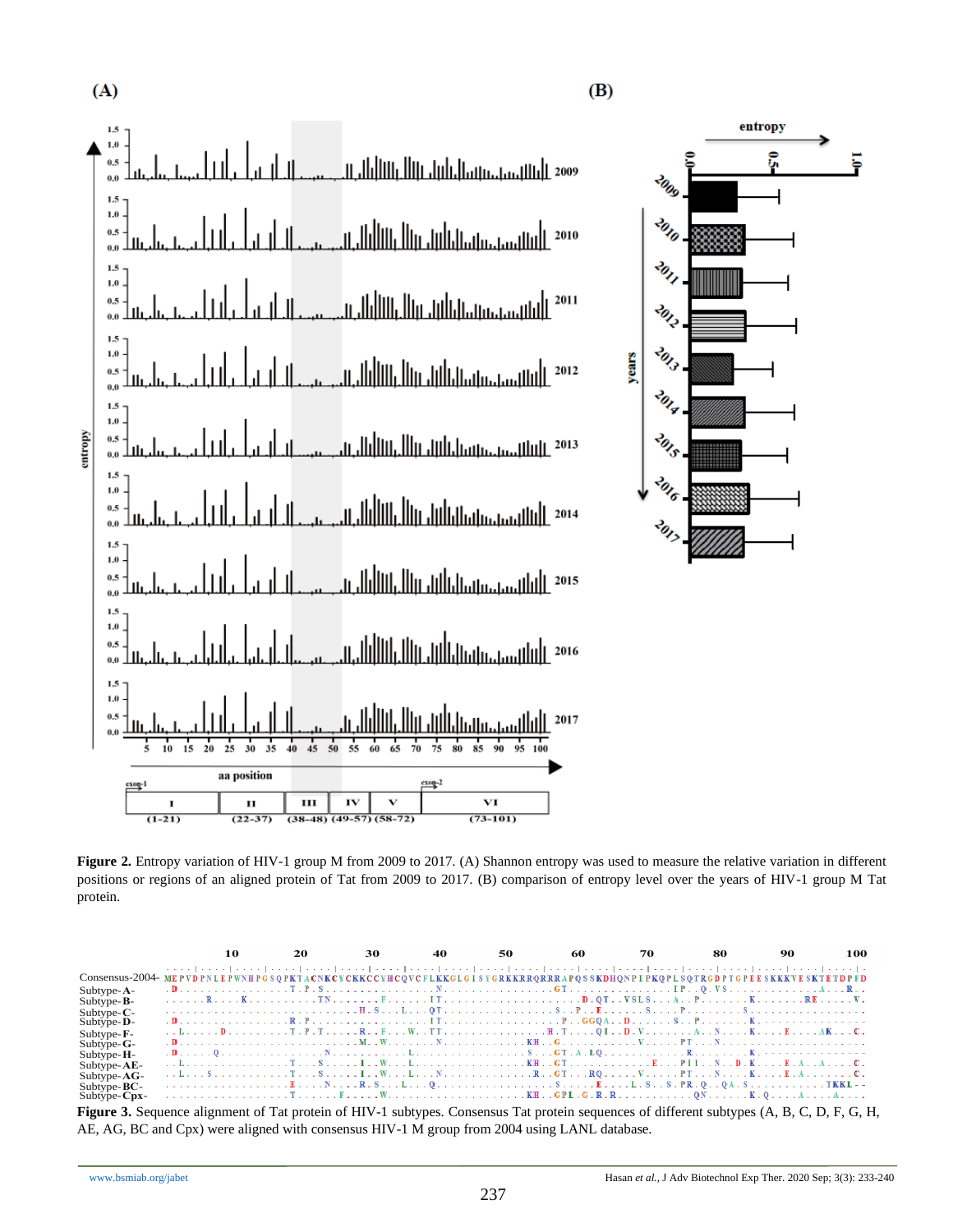

**Figure 4.** Epitope density plots across Tat protein of HIV-1. Density plot of reported epitopes from the literature on Tat protein of HIV-1. Data were adapted from HIV molecular immunology database of LANL

# **DISCUSSION**

Human immunodeficiency virus type-1 (HIV-1) displays extraordinary genetic diversity, which has been a major setback in the development of vaccine and antiretroviral drugs. During host-pathogen interaction, the virus escapes immune pressures while creating a mutation (SNP) or shed certain regions of HIV-1 (i.e. glycosylation), because of its importance for functional and structural conservation to replicate [\[3,](#page-6-2) [18,](#page-7-10) [19\]](#page-7-11). Improvements in DNA sequencing technologies, variety of statistical tools and the availability of large sequence datasets of HIV-infected individuals (LANL), allow us to employ population-based genetic association in academia using HIV database tools (https://www.hiv.lanl.gov/content/sequence/HIV/HIVTo ols.html). In addition, the undertaken entire bioinformatics steps in this current study are summarized in Figure 5.

We have provided evidence that Tat protein under positive immune pressure by calculating dn/ds ratio (>1.5) using a global sequence database. Although, imposed differential immune pressure exists among the HIV-1 subtype, such as dn/ds ratio for subtype B is 1.71 whereas C is 1.49 over the year 2009 to 2017 (Figure. 1A and 1C). The amino acid variations are prominent in the C-terminal of Tat protein (Figure. 2A), even though the average entropy is 0.31, suggesting this protein is

less variable than other proteins of HIV-1, for example Env, Gag, Pol, and Nef [\[1\]](#page-6-0). Remarkably, a region of position 38 to 51, known to play an important role of HIV-1 internalization in host cells, relatively conserved, could be an intriguing target for vaccination. Moreover, certain SNPs or signature amino acids were observed among the subtype in various positions of Tat, dominantly in the C-terminal end (Figure. 3). The host immune profile may be one of the confounding factors of these signature amino acids or SNPs [\[3\]](#page-6-2). Epitope density plot analysis along with the Tat protein by Tand B-cells, indicate that CTLs/CD8+ cells play a major role in Tat sequence variation, which, however, needs further clarification using viral killing assay.

Hence, the development of a vaccine against HIV-1 infection represents the only realistic way to control the global expansion of the HIV-1 pandemic, especially in the developing world. Therefore, this study aimed at finding a delicate point of HIV-1 by quantifying selection pressures, identification of genetic loci undergoing adaptation/single nucleotide polymorphism (SNP) for subtype-specific landscape, finding the conserved region of gene *in vivo* [\[3,](#page-6-2) [19\]](#page-7-11). Indeed, targeting the signature SNP means targeting a very weak point of HIV-1 and this information would be useful for vaccine design focusing on HIV-1 subtype variation in the context of global perspective. Tat protein is a key player in HIV-1 infection since the virus lacking Tat has no infectivity as documented by several studies [\[20-22\]](#page-7-12).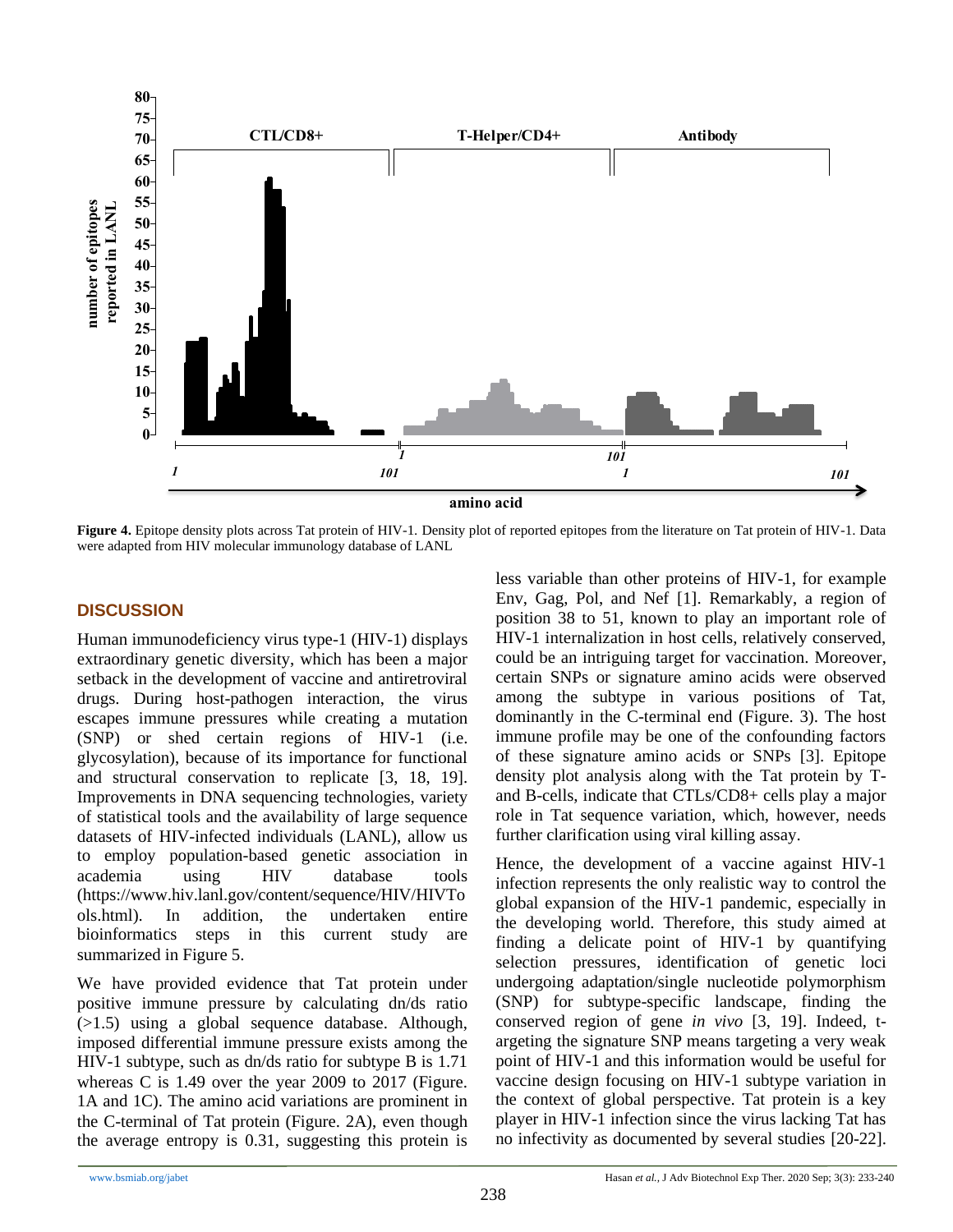Interestingly, vaccination with Tat antigen in rodents and monkeys (systemic and mucosal administration) has also shown that it can activate specific humoral and cellular (including CTLs) immune responses [\[23,](#page-7-13) [24\]](#page-7-14). Therefore, finding SNPs and/or immunogenic conserved regions may be one of the contemporary approaches to target HIV-1, to boost the current vaccine efficacy.



**Figure 5.** Flow diagram of entire steps. Graphical representation of complete processes which has been taken in this study are summarized.

## **CONCLUSIONS**

The HIV sequence and immunology databases from Los Alamos National Laboratory is the repository of information about autologous sequences, alignments, epitopes and antibody binding sites along with associated tools for students and researchers studying HIV. Noteworthy, these datasets were generated and published by various laboratories around the world from HIV-1 infected human patients. Therefore, in this current study we have shown here, how to use these information's from this open resource (e.g. LANL) to draw a prediction map/dynamics (Figure 5) of immune pressure on HIV-1, as a model pathogen.

#### **ACKNOWLEDGEMENT**

We like to thank SUST Research Centre for their funding and other technical support all through this study. We also like to thank administrative and technical

staffs in Dept. of Biochemistry and Molecular biology, SUST, to set up computer and Internet facilities to complete the sequence analysis. We like to special thanks to Tanvir Hossain, Lecturer, for his kind support in the computer lab and valuable suggestions, Dept. of Biochemistry and Molecular biology, SUST, Sylhet, Bangladesh.

# **AUTHOR CONTRIBUTIONS**

ZH, MH and AA were involved in conception and design of the experiments. MH, AA, RM, MAN and ZSN contributed to perform the sequence analysis. ZH, MH and AA analyzed data. ZH wrote the manuscript and MH and AA help in revising the manuscript. MAH and MWM contributed to revising it critically for important intellectual content. ZH made the final approval of the version to be published.

## **CONFLICTS OF INTEREST**

Authors declared that they have no conflict of interest.

## **REFERENCES**

- <span id="page-6-0"></span>[1] Korber-Irrgang B. HIV signature and sequence variation analysis. computational analysis of HIV molecular sequences. Allen G Rodrigo and Gerald H Learn, eds Dordrecht, Netherlands: Kluwer Academic Publishers. 2000;Chapter 4:55-72.
- <span id="page-6-1"></span>[2] Mascola JR, Haynes BF. HIV-1 neutralizing antibodies: understanding nature's pathways. Immunological reviews. 2013;254:225-44.
- <span id="page-6-2"></span>[3] Brumme ZL, John M, Carlson JM, Brumme CJ, Chan D, Brockman MA, et al. HLA-associated immune escape pathways in HIV-1 subtype B Gag, Pol and Nef proteins. PloS one. 2009;4:e6687.
- [4] Jost S, Altfeld M. Evasion from NK cell-mediated immune responses by HIV-1. Microbes and infection. 2012;14:904-15.
- [5] Mujib S, Liu J, Rahman A, Schwartz JA, Bonner P, Yue FY, et al. Comprehensive Cross-Clade Characterization of Antibody-Mediated Recognition, Complement-Mediated Lysis, and Cell-Mediated Cytotoxicity of HIV-1 Envelope-Specific Antibodies toward Eradication of the HIV-1 Reservoir. Journal of virology. 2017;91.
- [6] Zheng N, Fujiwara M, Ueno T, Oka S, Takiguchi M. Strong ability of Nef-specific CD4+ cytotoxic T cells to suppress human immunodeficiency virus type 1 (HIV-1) replication in HIV-1-infected CD4+ T cells and macrophages. Journal of virology. 2009;83:7668-77.
- <span id="page-6-3"></span>[7] Cafaro A, Tripiciano A, Picconi O, Sgadari C, Moretti S, Butto S, et al. Anti-Tat Immunity in HIV-1 Infection: